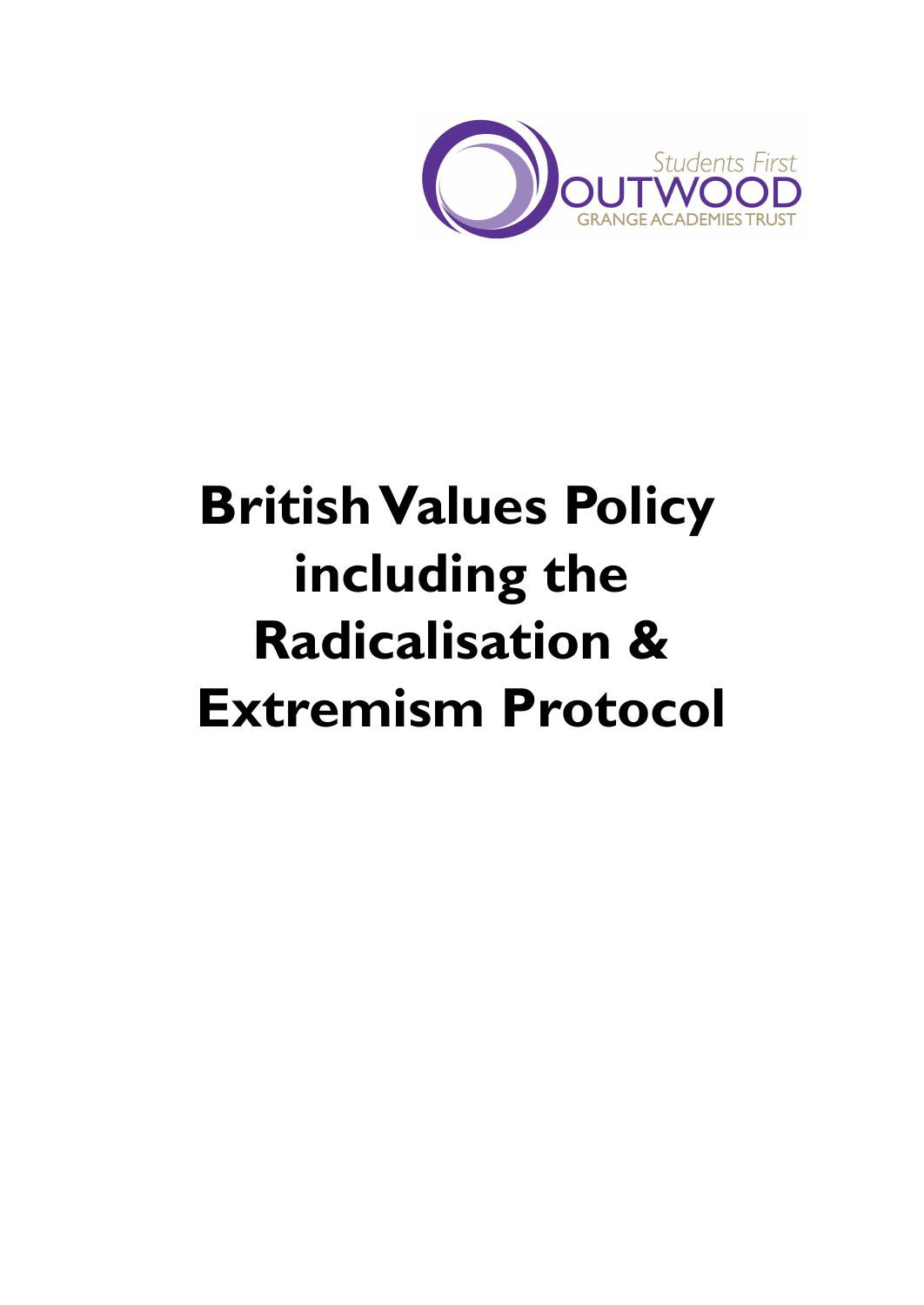|                        | Document control table  |                             |                                                                |
|------------------------|-------------------------|-----------------------------|----------------------------------------------------------------|
| <b>Document title:</b> |                         | Protocol                    | British Values Policy including the Radicalisation & Extremism |
| title):                | Author (name & job      | Principal)                  | Paul Haynes (Principal) and Cara Ackroyd (Associate            |
| <b>Version number:</b> |                         | V <sub>5</sub>              |                                                                |
| Date approved:         |                         | May 2022                    |                                                                |
| <b>Approved by:</b>    |                         | <b>OGAT Executive Board</b> |                                                                |
| Date of review:        |                         | May 2023                    |                                                                |
|                        | <b>Document History</b> |                             |                                                                |
| <b>Version</b>         | <b>Date</b>             | <b>Author</b>               | <b>Note of revisions</b>                                       |
| V <sub>2</sub>         | April 18                | PH/CA                       | Policy review - no update                                      |
| V <sub>3</sub>         | April 19                | PH/CA                       | Policy review - no update                                      |
| V <sub>4</sub>         | April 20                | <b>KB</b>                   | Merged with Radicalisation & Extremism<br>Protocol             |
| V <sub>5</sub>         | April 22                | N Parkin                    | 'VMG' amended to 'Tutor'                                       |
|                        |                         |                             | Updates surrounding terminology                                |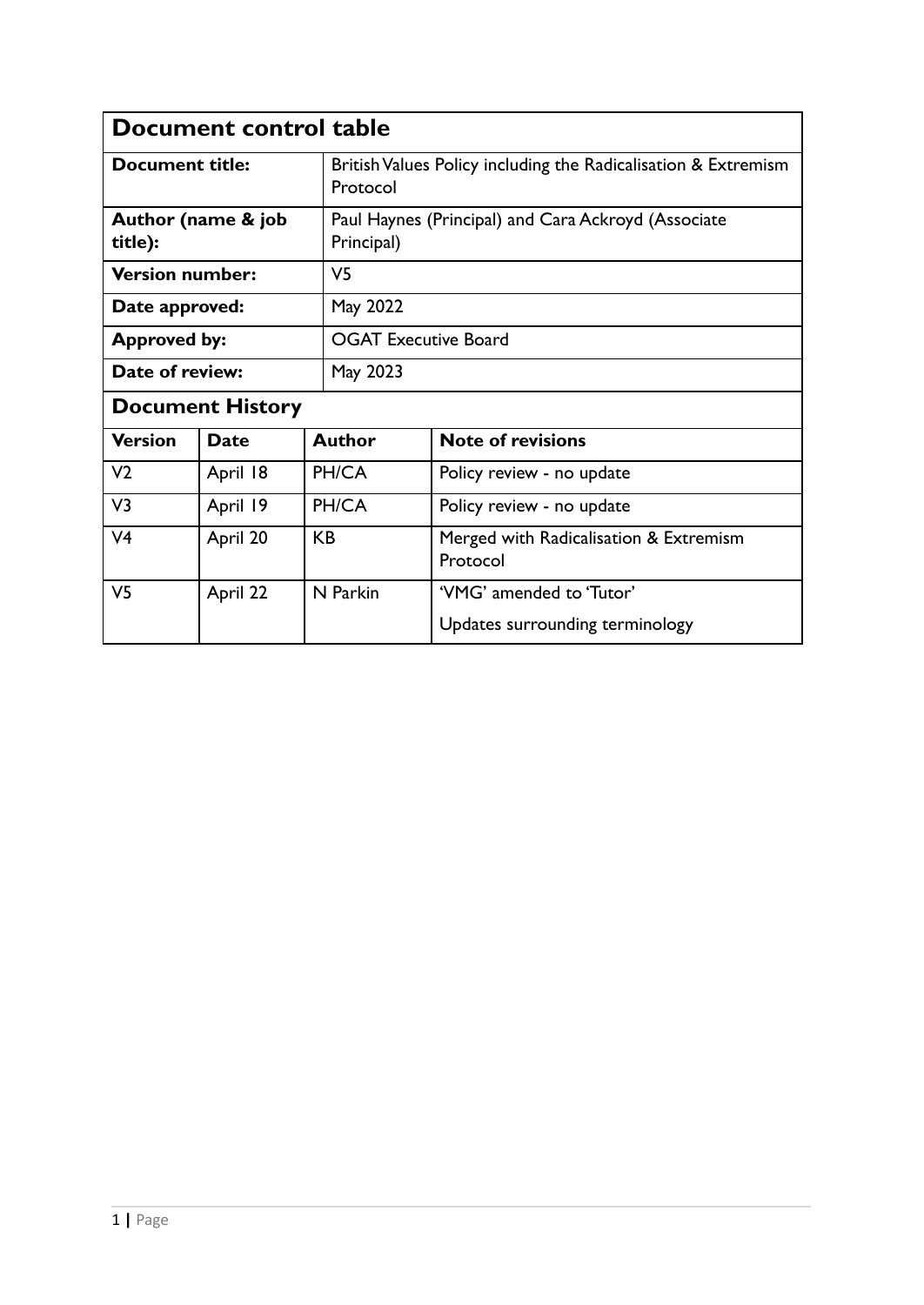# **Contents**

- 1. Promotion of British Values
- 2. Democracy
- 3. The Rule of Law
- 4. Individual Liberty
- 5. The Pledges
- 6. Mutual Respect
- 7. Cross Curriculum Approaches
- 8. Tolerances of those of Different Faiths and Beliefs
- 9. Radicalisation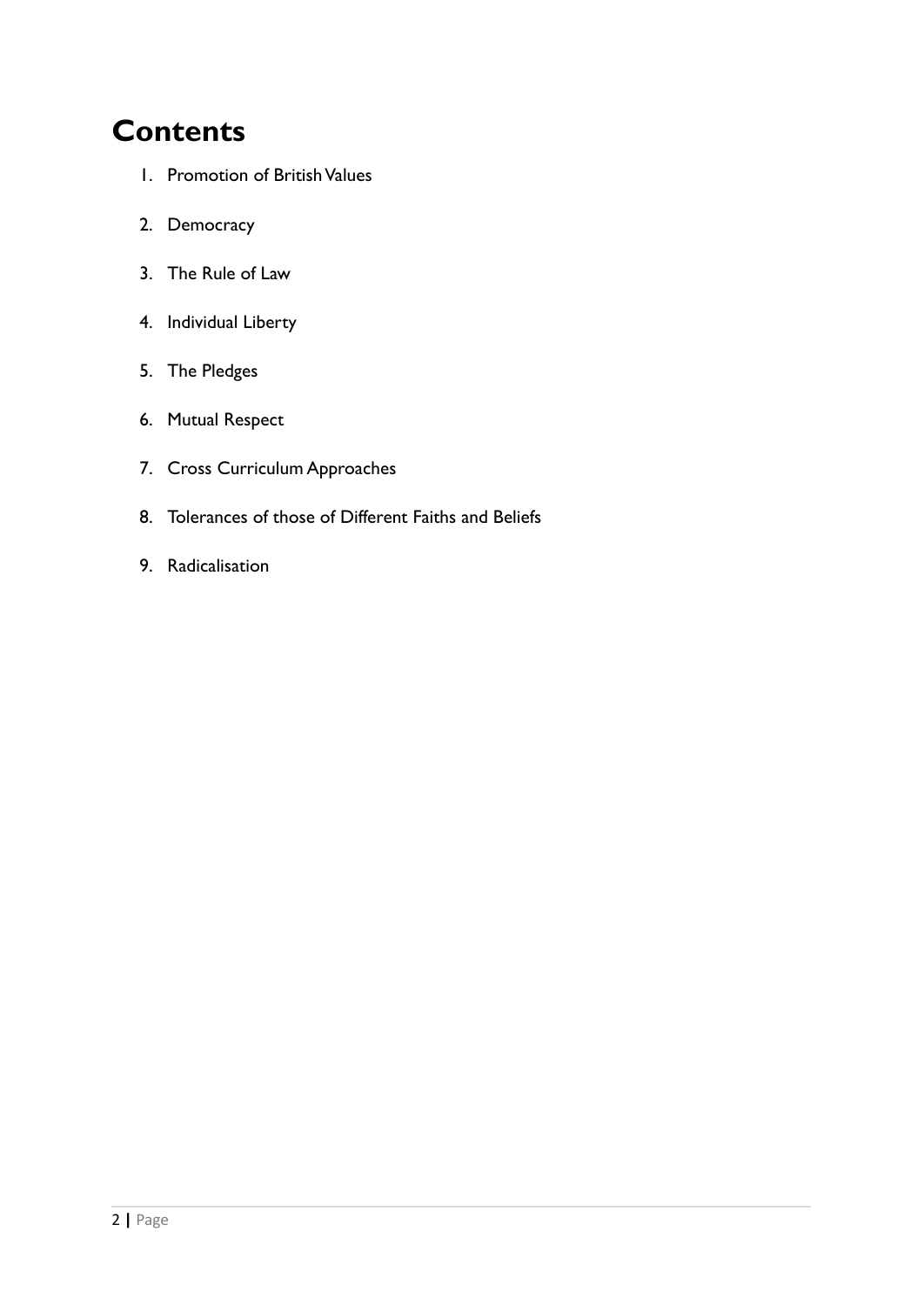# **BritishValues Policy**

#### **1. Promotion of British values**

At Outwood Grange Academies Trust we recognise not only the importance of allowing students to flourish academically but we also embrace our wider role in preparing them for their adult life beyond the formal examined curriculum. Part of our role in that preparation is ensuring that we promote and reinforce British values to our students.

The government set out its definition of British values in the 2011 Prevent Strategy and considered them to be democracy, rule of law, individual liberty, mutual respect and tolerance of those of different faiths and beliefs. At Outwood Grange Academies Trust these values are reinforced in a pervasive manner and permeate the school community.

The examples that follow are an indication of some of the many ways we seek to embed British values at our academies and should be seen as an indication of our approach rather than an exhaustive list.

#### **2. Democracy**

At Outwood Grange Academies the principle of democracy is consistently reinforced, with the democratic process being employed for important decisions within the school community, for instance, elections being held for Student President, Youth Council members and Tutor Presidents. In addition, Student Voice is a democratic process, with satellite groups covering a range of different areas, representing the student body and liaising with the Senior Leadership Team through the Student President. Feedback from questionnaires and the Parent Voice group also help to shape and further improve the school. The principle of democracy is explored in History, LIFE and Religious Studies as well as in tutor time and assemblies.

#### **3. The rule of law**

The importance of laws, whether they be those that govern the class, the school, or the country, are consistently reinforced throughout regular school days, as well as when dealing with behaviour and through school assemblies. Students are taught the values and reasons behind laws, that they govern and protect us, the responsibilities that this involves and the consequences when laws are broken. Visits from authorities such as the Police and Fire Service help reinforce this message. Outwood Grange Academies operates a 'Consequences' system as part of the Behaviour Policy, where students are taught the importance of making good decisions and the consequences of poor decisions. This system is rigorously upheld so that everyone in school recognises that the rules of the school are applied fairly and consistently.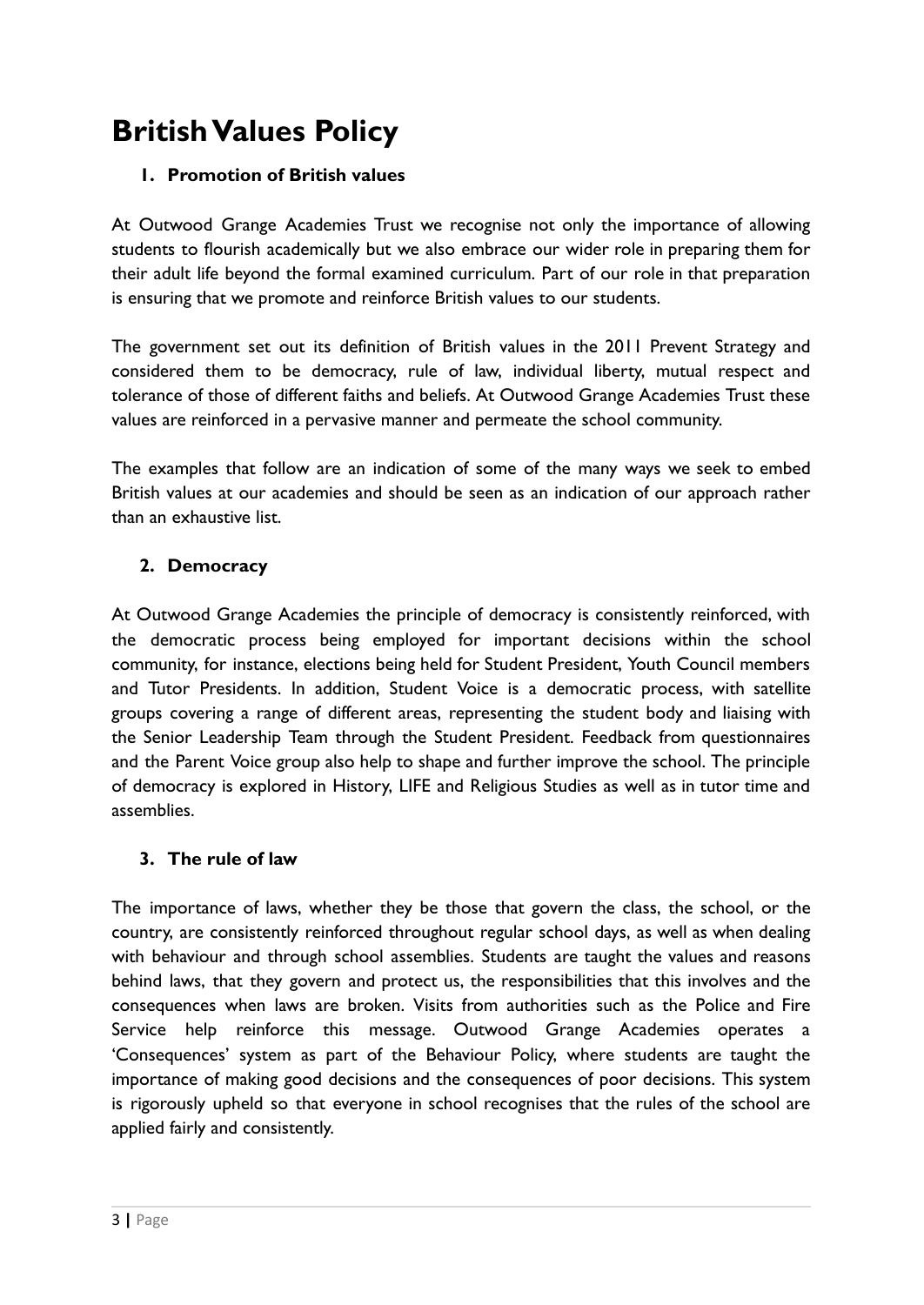#### **4. Individual liberty**

Within Outwood Grange Academies, students are actively encouraged to make independent choices knowing that they are in a safe, secure and supportive environment. As a school we educate and provide boundaries for students to make choices safely, through the provision of a safe environment and an empowering education. Examples of this include the choices that students make in year 8 and year 10 regarding the subjects they wish to study and the choice to participate in the school's numerous enrichment activities. Students are encouraged to know, understand and exercise their rights, responsibilities and personal freedoms and receive advice about how to exercise these safely, for example through our exploration of E-Safety in computing and their tutor time activities.

#### **5. The Pledges**

The Pledges are a set of ten activities that we encourage all students to complete during their time at our academies. They aim to broaden experiences, extend opportunities and raise the aspirations of our young people.The ten Pledges are as follows:

- [Pledge 1: Regularly attend an after Academy activity](http://cdn.www.portland.outwood.com/files/linked_files/1072/7156ff9931fd5699db2a129f2f9fd56e47e84be4?1390827941)
- [Pledge 2: Represent the Academy in a sporting, cultural or academic event](http://cdn.www.portland.outwood.com/files/linked_files/1092/5179db2e4608f312a50f848e0ef5af5e7d761f9a?1390902752)
- [Pledge 3:Take part in an Outward Bound residential programme](http://cdn.www.portland.outwood.com/files/linked_files/1093/c33daede9a61c6746d7c45d1ab382ca46b6cd0a3?1390902777)
- Pledge 4: Attend a national sporting, academic or cultural event
- [Pledge 5:Take part in an Academy production or event](http://cdn.www.portland.outwood.com/files/linked_files/1076/4b88353e6acf458b6f19bb3791aaa47e3f85139d?1390828009)
- [Pledge 6:Take part in a formal presentation to an audience](http://cdn.www.portland.outwood.com/files/linked_files/1077/170a531302f5a013b0ac1735aab97355d8215671?1390828037)
- [Pledge 7: Be actively involved in an international experience](http://cdn.www.portland.outwood.com/files/linked_files/1078/0f9a537838cd50ea3c95d2e17df73070a043c457?1390828056)
- [Pledge 8: Be actively involved in a community experience](http://cdn.www.portland.outwood.com/files/linked_files/1079/760d5bb35dd67430f2e055e6b1046f636b692830?1390828074)
- [Pledge 9: Participate in a fundraising event in the Academy](http://cdn.www.portland.outwood.com/files/linked_files/1080/a88b38d0d2d640b46569c0244cce3552f841b511?1390828090)
- [Pledge 10: Help with the sustainability of the Academy](http://cdn.www.portland.outwood.com/files/linked_files/1081/94af6a4e38c26207a0e7b7b994bebdc48c81aa75?1390828108)

Pledges 2, 4 and 7 link specifically to the concept of raising our students' awareness of other cultures. All students will be supported to gain Pledge 7 and to be involved in an international experience. This could be through an international visit or event, a pen pal from another country or taking part in one of our "International theme days" during collapsed timetable days.

#### **6. Mutual respect**

Respect is at the core of our school ethos and is modelled by students, staff, governors and Trustees alike. At a Trust level, it is ensured that all recruitment processes are fair and equitable. Each academy promotes respect for others and this is reiterated through our classroom and learning environments. Children learn that their behaviours have an effect on their own rights and those of others and our behaviour policy engenders our basic belief in mutual respect. In line with our commitment to democracy, students at our academies are always able to voice their opinions and we foster an environment where students are safe to disagree with each other, providing a safe and structured environment through which they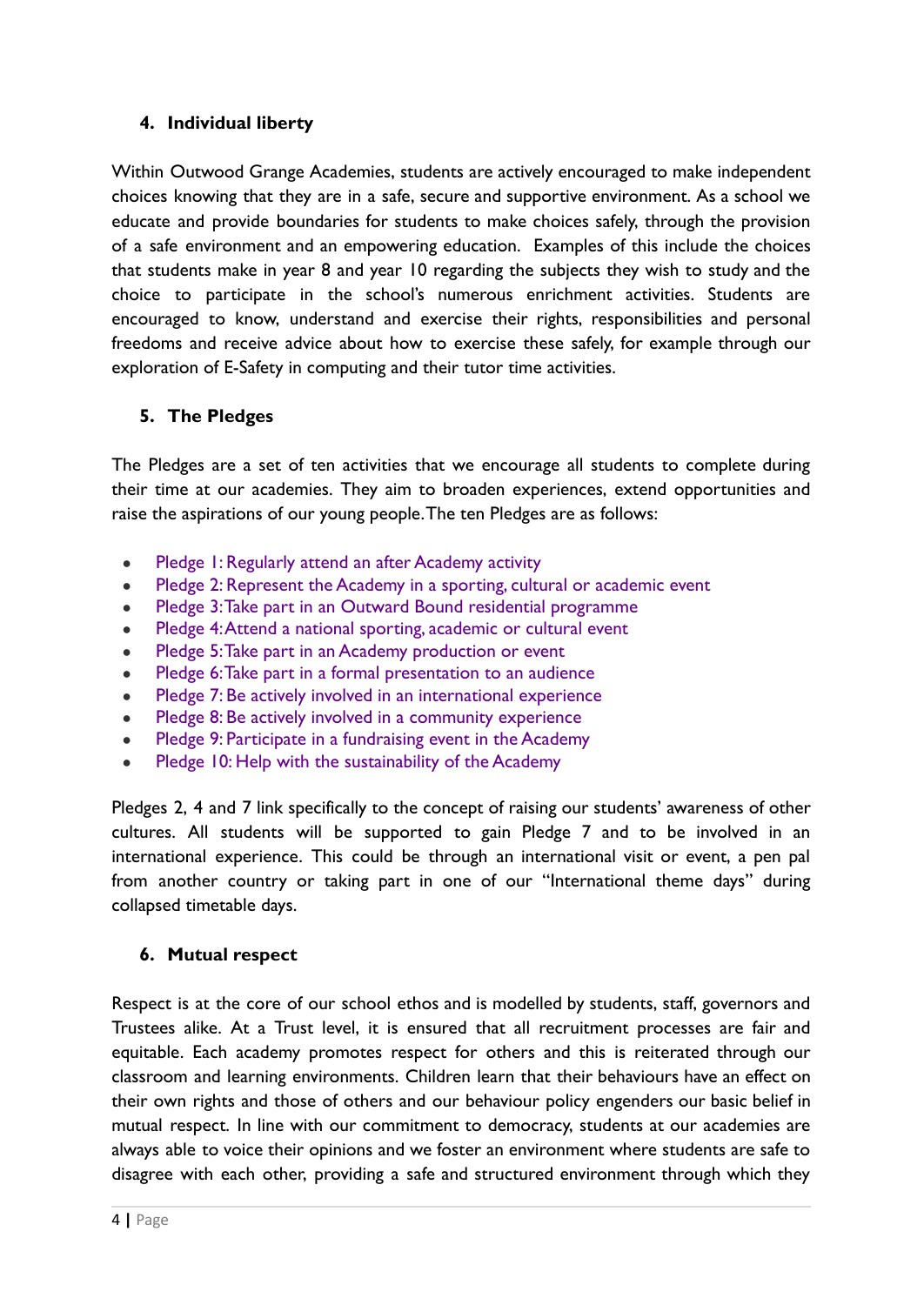can share their opinions, for example Student Voice groups lead on initiatives and events across the year. Mutual respect is embraced throughout the curriculum from the concept of 'fair play' in PE to the student mentoring programme which promote mutual respect and support between students across different year groups within the school. Achievement is celebrated across the school in many different ways, ranging from phone calls home and certificates, to prize draws and a buffet lunch with the Principal.

### **7. Cross-curriculum approaches**

Department teams are asked to consider how teaching and learning in their own curriculum area might help to promote the understanding and values of diversity and respect. For example, in Geography British values are promoted when studying topics such as the demography of inner-cities, British national parks, migration and case-studies on low income countries. In English, poetry from other cultures is explored as a Key Stage 3 unit of study. There is an expectation that teachers embrace opportunities to embed SMSC development in every lesson. In the classroom teaching supports working with peers of different gender, background and ability. Each half-term, seating plans are changed in all classrooms to promote and encourage confidence in working with new people. We believe that this is a fundamental key skill for  $21<sup>st</sup>$  century learners.

## **8. Tolerance of those of different faiths and beliefs**

Some of our academies are situated in an area which is not greatly culturally diverse. Therefore, we place great emphasis on promoting diversity with our students. Assemblies are regularly planned to address this issue and our LIFE and Religious Studies curricula provide a broad and balanced education on a range of faiths, religions and cultures. We also run a number of trips abroad throughout the academic year from which our students gain valuable experience of other cultures and languages. Additionally, students are actively encouraged to share their faith and beliefs within the school. An annual Remembrance Day service, in conjunction with members of the Royal British Legion, involves the whole school community.

#### **9. Radicalisation**

All of our academies have adopted the following protocol on managing Radicalisation and Extremism. Additionally, safeguarding processes at all academies have been reviewed to ensure that there is clear, established and shared procedure for referrals of this nature to the Safeguarding Designated Person. The protocol for this is shared as an appendix to this document.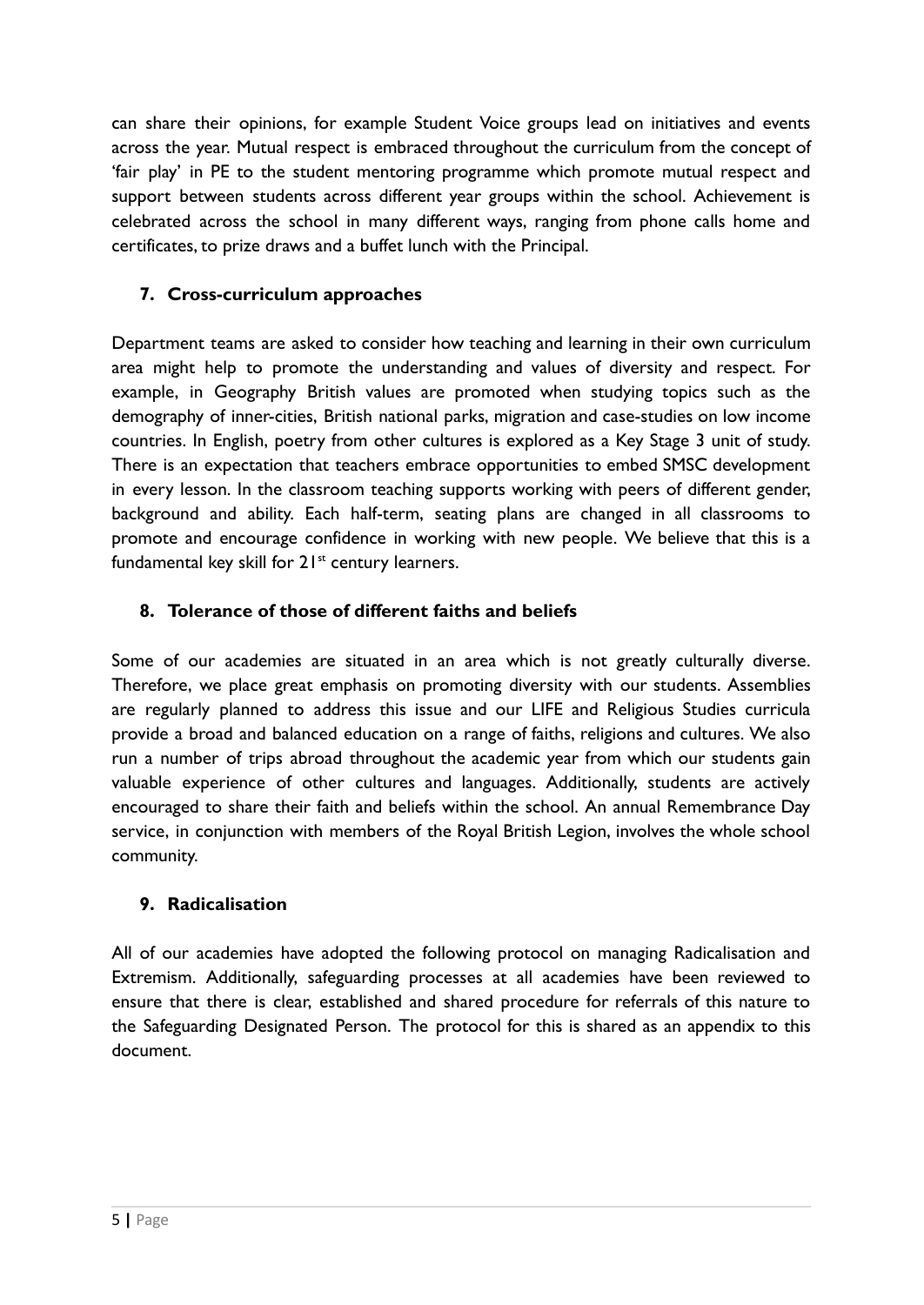# **Radicalisation and Extremism Protocol**

# **Rationale**

In today's modern world, children may be exposed to many radical and extremist views, both through the people they may meet and through a wide range of media.

## **Policy and Procedure**

Children at our academies are privy to a host of avenues where radicalisation and extremism is discussed.

- Students have SLT assemblies on the topic and learn about what radicalisation and extremism are, with examples in the world. They are also taught about having their own voice and not always heeding the views of other people, especially if they have doubts about them.
- The LIFE curriculum covers aspects of radicalisation and extremism too, as well as the close links to bullying and rights.
- Ethics is taught across all Key Stages and students learn about the right and wrongs in society.
- The Academy has an internal referral process whereby staff can flag up any concerns they have around radicalisation and extremism. Any colleague with concerns should complete a Concern Form and forward immediately to Vice Principal - DEEP Support.

The concern is logged and a timeline started.

The Police and Social Services will be contacted. The Academy has a risk assessment in place and also identifies pupils who may be at risk of radicalisation and extremism.

Please see Radicalisation and Extremism Concern Form and Risk Assessment attached at Appendix I and Appendix II.

The Academy works closely with the Police and their Prevent Agenda (please see Appendix III).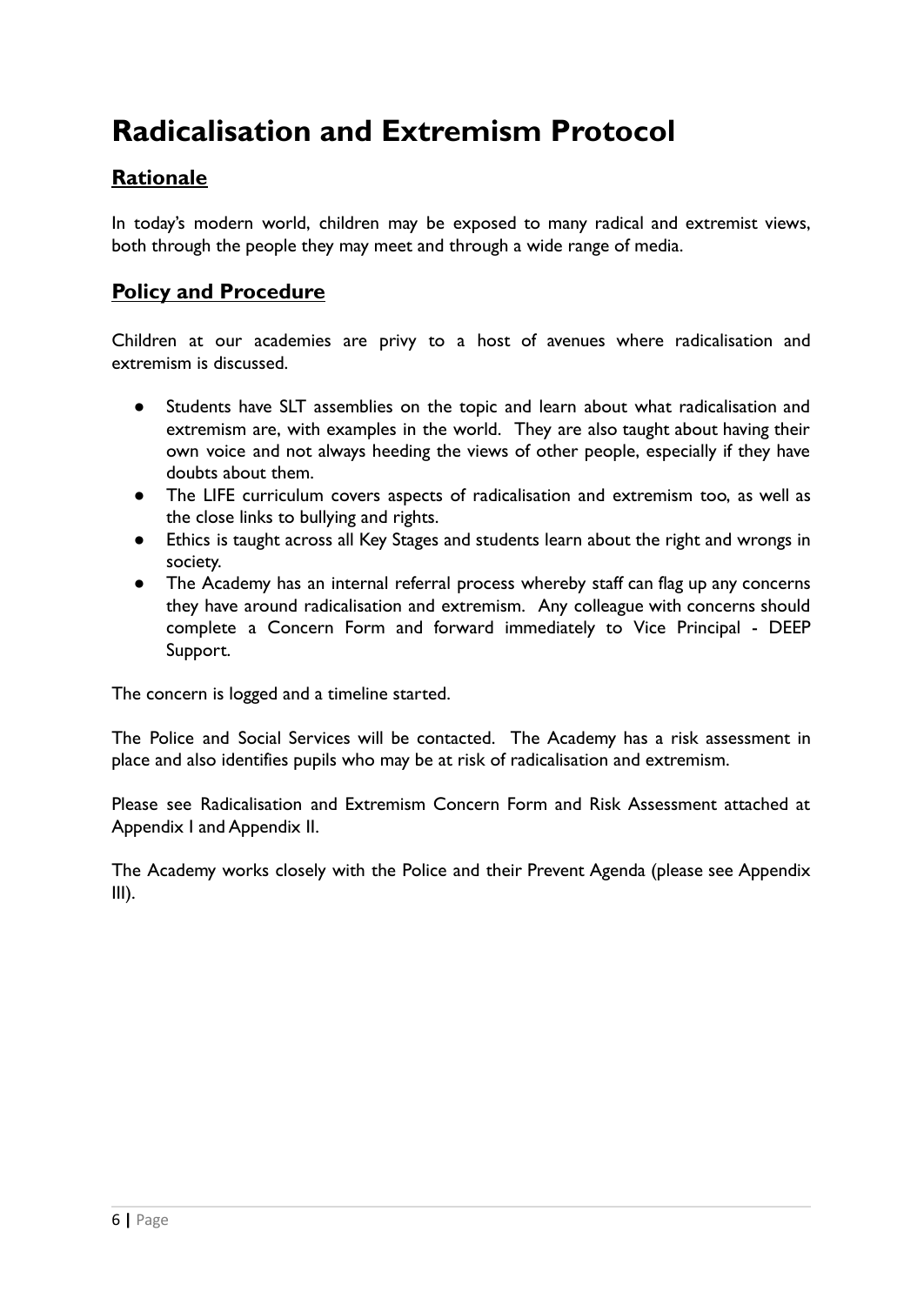## Appendix I

## **Radicalisation and Extremism Concern Form**

| <b>Pupil Name:</b> | <b>Staff Logging Concern</b> | Date: |
|--------------------|------------------------------|-------|
|                    |                              |       |
|                    |                              |       |

# **Nature of Concern (please tick):**

| Inappropriate contact on phone/ student IT files |  |
|--------------------------------------------------|--|
| Inappropriate material held by student           |  |
| Overheard conversation                           |  |
| Propaganda material                              |  |
| Gang mentality                                   |  |

| Describe in a much detail as possible your concern and note any behaviours observed |
|-------------------------------------------------------------------------------------|
|                                                                                     |
|                                                                                     |
|                                                                                     |
|                                                                                     |
|                                                                                     |
|                                                                                     |
|                                                                                     |
|                                                                                     |
|                                                                                     |
|                                                                                     |
|                                                                                     |

Once complete please email this form IMMEDIATELY to Vice Principal Deep Support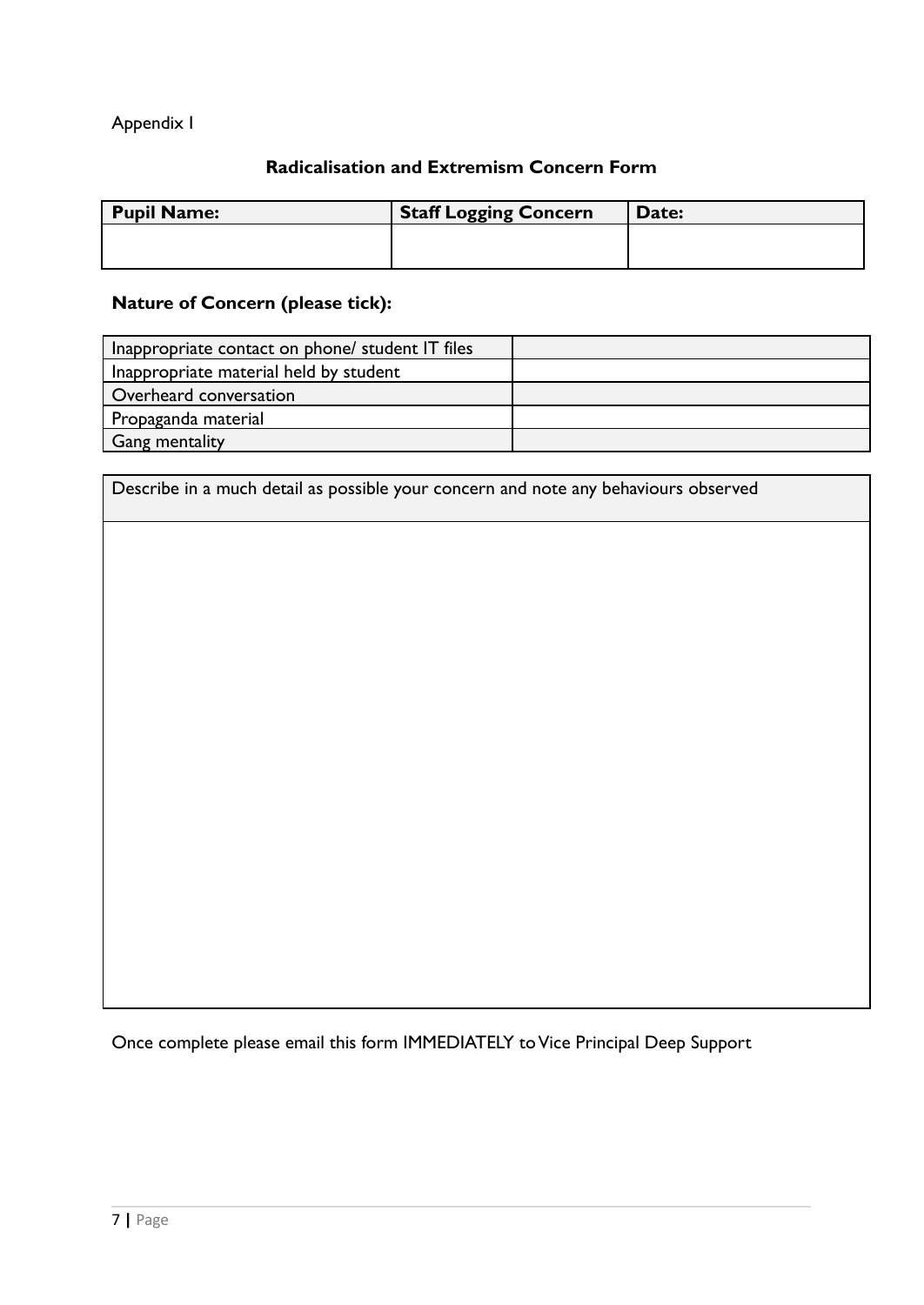#### **Radicalisation and Extremism Concern Form –Part 2**

# **ActionsTaken:**

# **To be completed by VP Deep Support:**

| Referral to Social Care   | Name of contact |  |
|---------------------------|-----------------|--|
| Phone call to police      | Name of contact |  |
| Discussed with Principal  | Date and time   |  |
| Timeline started and risk | Date and time   |  |
| assessment undertaken     |                 |  |

VP Deep Support to describe the outcome and next steps taken to safeguard the student:

**Signed: Date:**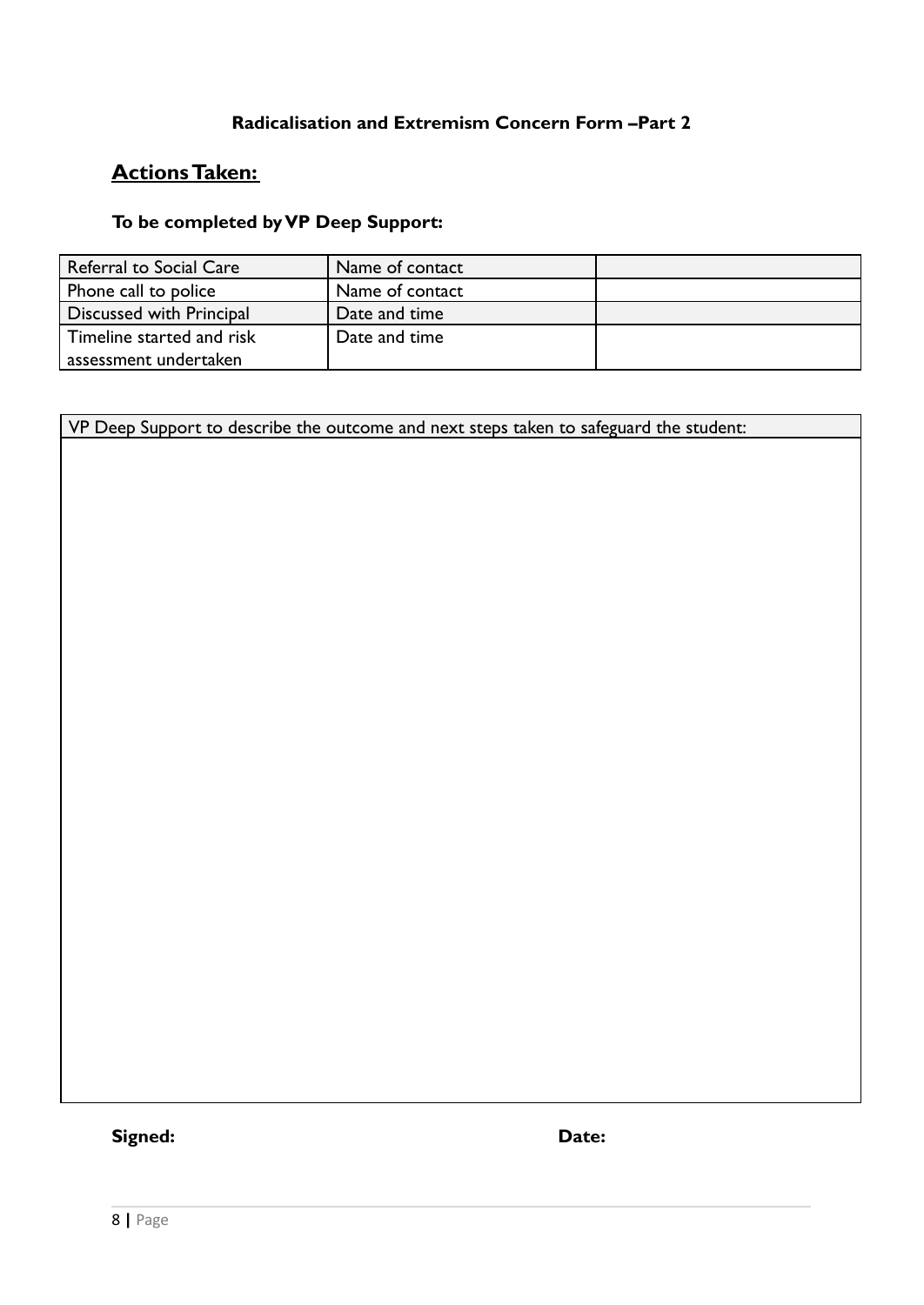#### Appendix II

#### **PREVENT SELF ASSESSMENT**

PREVENT OBJECTIVE 1: **Clear leadership and accountability structures are in place and visible throughout the organisation**

PREVENT OBJECTIVE 2: **Staff and the Governing Body have been appropriately trained according to their role**

PREVENT OBJECTIVE 3: **An appropriate reporting and referral process is in place and referrals are being managed effectively**

PREVENT OBJECTIVE 4: **A broad and balanced curriculum that helps protect students against extremism and promotes community cohesion**

#### **PREVENT OBJECTIVE 1: Clear leadership and accountability structures are in place and visible throughout the organisation**

Academy Name: Name of Assessor:VP Deep Support Date of Assessment:  $\Box$  To be reviewed:

Self-Assessment Ratings should be based on a RAG rating:

Yes - Green In progress - Amber No - Red

| <b>Evidence</b>                                          | Y/N | <b>Self-Assessment Rating</b> |
|----------------------------------------------------------|-----|-------------------------------|
| There is an identified strategic PREVENT lead in school  |     |                               |
| The strategic lead understands the expectations and      |     |                               |
| key priorities to deliver PREVENT and that this is       |     |                               |
| embedded within Safeguarding Procedures                  |     |                               |
| SLT are aware of the PREVENT Strategy and its            |     |                               |
| objectives                                               |     |                               |
| There is a clear awareness of roles and responsibilities |     |                               |
| throughout the organisation regarding PREVENT            |     |                               |
| PREVENT safeguarding responsibilities are explicit       |     |                               |
| within the Schools Safeguarding Team                     |     |                               |
| The PREVENT agenda and its objectives has been           |     |                               |
| embedded with the appropriate Safeguarding Processes     |     |                               |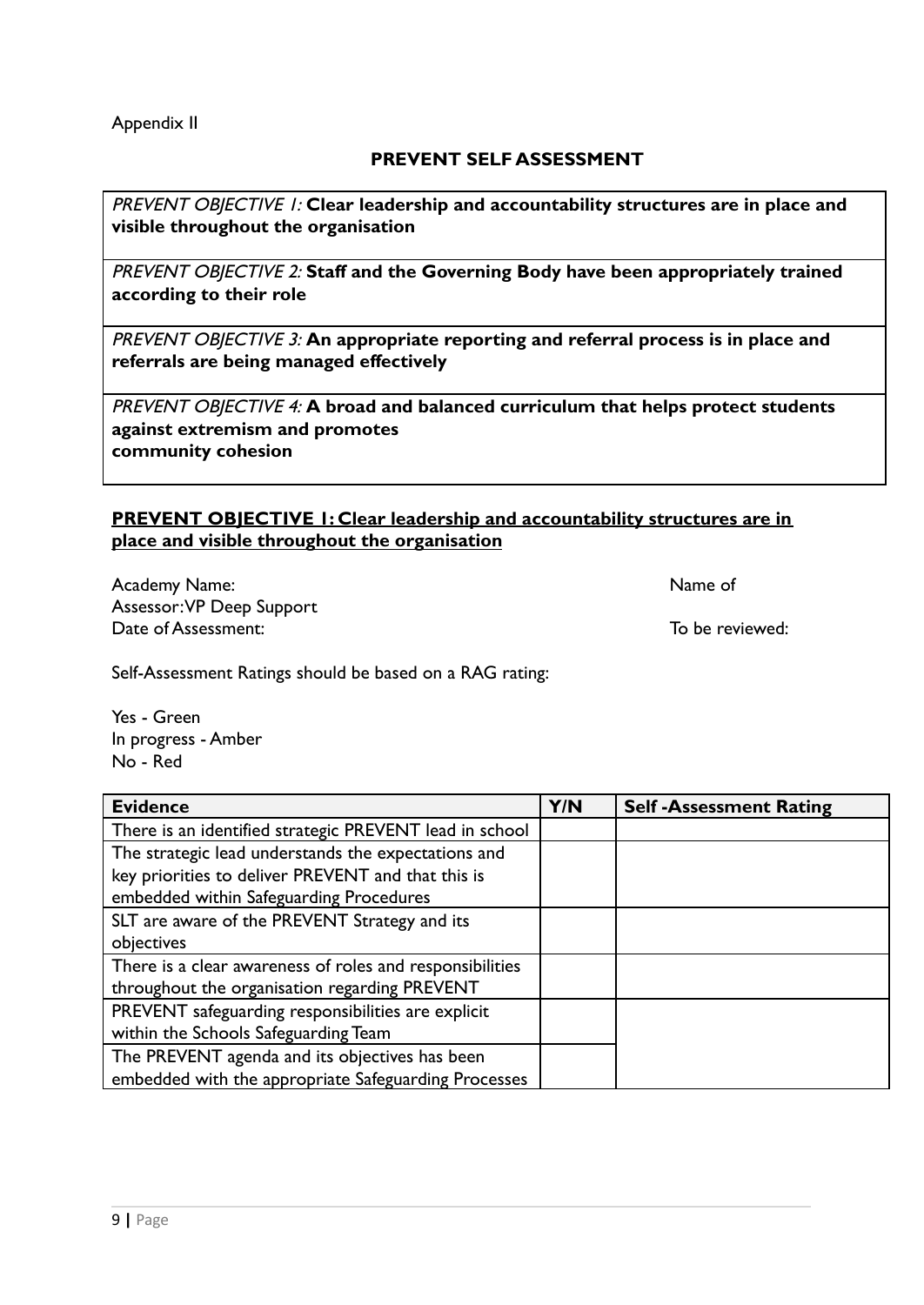#### **2. PREVENT OBJECTIVE 2: Staff and the Governing Body have been appropriately trained according to their role**

| <b>Evidence</b>                                           | Y/N | <b>Self-assessed Rating</b> |
|-----------------------------------------------------------|-----|-----------------------------|
| A plan is in place to include a Workshop to Raise         |     |                             |
| Awareness of PREVENT (WRAP) training so that key          |     |                             |
| staff and governors understand the risk of radicalisation |     |                             |
| and extremism and know how to recognise and refer         |     |                             |
| children who may be vulnerable                            |     |                             |
| Details of WRAP course are cascaded to all staff          |     |                             |
| Further training in the PREVENT agenda is made            |     |                             |
| available to strategic PREVENT lead and Safeguarding      |     |                             |
| Leads                                                     |     |                             |
| Appropriate staff guidance and literature on the          |     |                             |
| PREVENT agenda                                            |     |                             |

#### **PREVENT OBJECTIVE 3:An appropriate reporting and referral process is in place and referrals are being managed effectively**

| <b>Evidence</b>                                          | Y/N | <b>Self-assessed Rating</b> |
|----------------------------------------------------------|-----|-----------------------------|
| Ensure that preventing young people from being           |     |                             |
| exposed to radicalisation or extremism is part of the    |     |                             |
| school's safeguarding policies and procedures.           |     |                             |
| A single point of contact [SPoC] for any PREVENT         |     |                             |
| concerns raised by staff within the school has been      |     |                             |
| identified                                               |     |                             |
| An appropriate internal PREVENT referral process has     |     |                             |
| been developed                                           |     |                             |
| Partner agency communication channels have been          |     |                             |
| developed - PREVENT Lead at Local Police are first       |     |                             |
| port of call when outside agencies need to be consulted  |     |                             |
| or for making a Channel referral.                        |     |                             |
| An audit trail for notification reports/referrals exists |     |                             |
| PREVENT referrals/notifications are being managed or     |     |                             |
| overseen by relevant staff                               |     |                             |
| A process is in place to identify and develop 'lessons   |     |                             |
| learnt'                                                  |     |                             |

#### **PREVENT OBJECTIVE 4:A broad and balanced curriculum that helps protect students against extremism and promotes community cohesion**

| <b>Evidence</b>                                                                                       | Y/N | <b>Self-assessed Rating</b> |
|-------------------------------------------------------------------------------------------------------|-----|-----------------------------|
| School has a range of initiatives and activities that                                                 |     |                             |
| promote the spiritual, moral, social and emotional<br>needs of children aimed at protecting them from |     |                             |
| radicalisation and extremist influences                                                               |     |                             |
| The school delivers training that helps develop critical                                              |     |                             |
| thinking skills around the power of influence,                                                        |     |                             |
| particularly on-line and through social media.                                                        |     |                             |